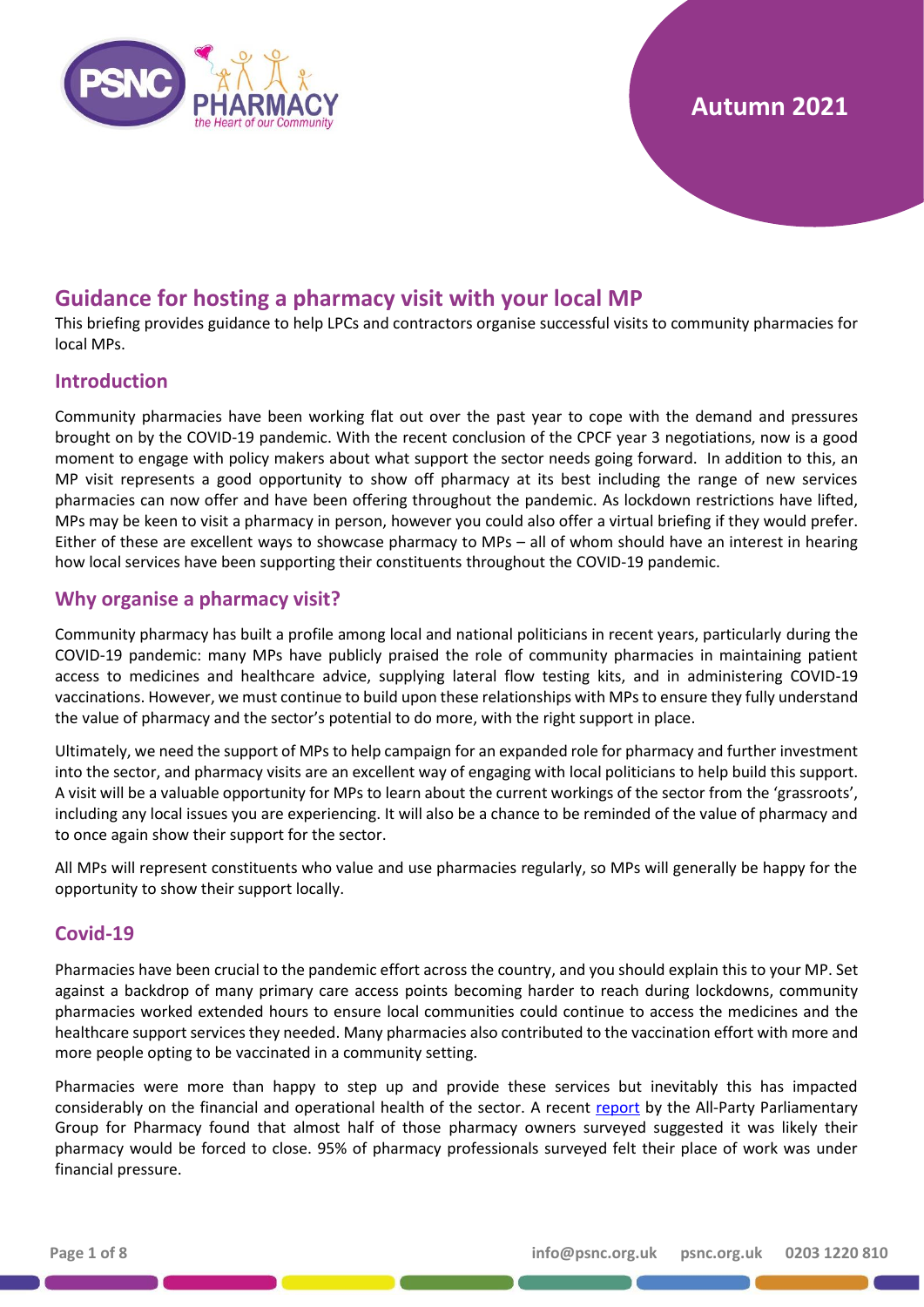

## **New pharmacy services**

It is important to show pharmacies getting on with the job of supporting their communities with the plethora of services they now deliver. By educating and informing MPs about the value that community pharmacies can deliver, both to local communities and the healthcare system, we can win their support to increase future funding to pharmacies and secure their long-term future as community health hubs.

To support the NHS long term plan ambitions for disease prevention, every pharmacy is already a healthy living pharmacy offering a range of preventative interventions to increase general health and wellbeing. Pharmacies envisage an expansion in this role. You can talk about the new services agreed recently in the year 3 CPCF negotiations.

#### **Smoking cessation**

In January 2022, a Smoking Cessation Service will be rolled out as an advanced service. This service enables NHS trusts to refer patients discharged from hospital to a community pharmacy of their choice to continue their smoking cessation care pathway, including providing medication and behavioural support as required, in line with the NHS Long Term Plan care model for tobacco addiction.

#### **Hypertension case-finding**

In October 2021, the Hypertension Case-Finding Service will be rolled out as an advanced service to support the NHS Long Term Plan ambitions for prevention of cardiovascular disease. This service will have 2 stages. The first is identifying people at risk of hypertension and offering them blood pressure monitoring (clinic check). The second stage, where clinically indicated, is offering ambulatory blood pressure monitoring (ABPM). The blood pressure test results will then be shared with the patient's GP to then inform a potential diagnosis of hypertension.

#### New Medicine Service

The NMS, which supports patients who have been newly prescribed a medicine to get the maximum benefit from it, has been extended with a range of new patient and carer cohorts now eligible for the service. This will benefit people prescribed a new medicine for hypercholesterolaemia; osteoporosis; gout; heart failure; glaucoma; Parkinson's disease; epilepsy and urinary incontinence or retention.

The service can also now be offered to support parents / guardians / carers of children and adults newly prescribed eligible medicines who could benefit from the service, but where the patient is not able to provide informed consent.

## **CPCF and funding messages**

As well as the new Advanced Services and the positive impact they will have, you can talk about all the work you are doing to implement them. Try not to get into too much detail on specific policy points, and MPs will not respond well to complaining, but you can get across the point that pharmacies needed an uplift in funding to mitigate against increasing operating costs, in part due to Covid, but these calls were flatly rejected by the Government. Talk about how this affects morale in the sector as well as your own personal predications for the long-term future of the sector.

A key message to get across to your MP is: if pharmacies are to continue to provide this level of exceptional support to the communities they serve, the Government must fund them fairly. Underfunding the sector could have disastrous consequences for the local community, resulting in:

- Pharmacy closures
- Increased pressure on remaining pharmacy services
- Increased pressure on GP and other primary care services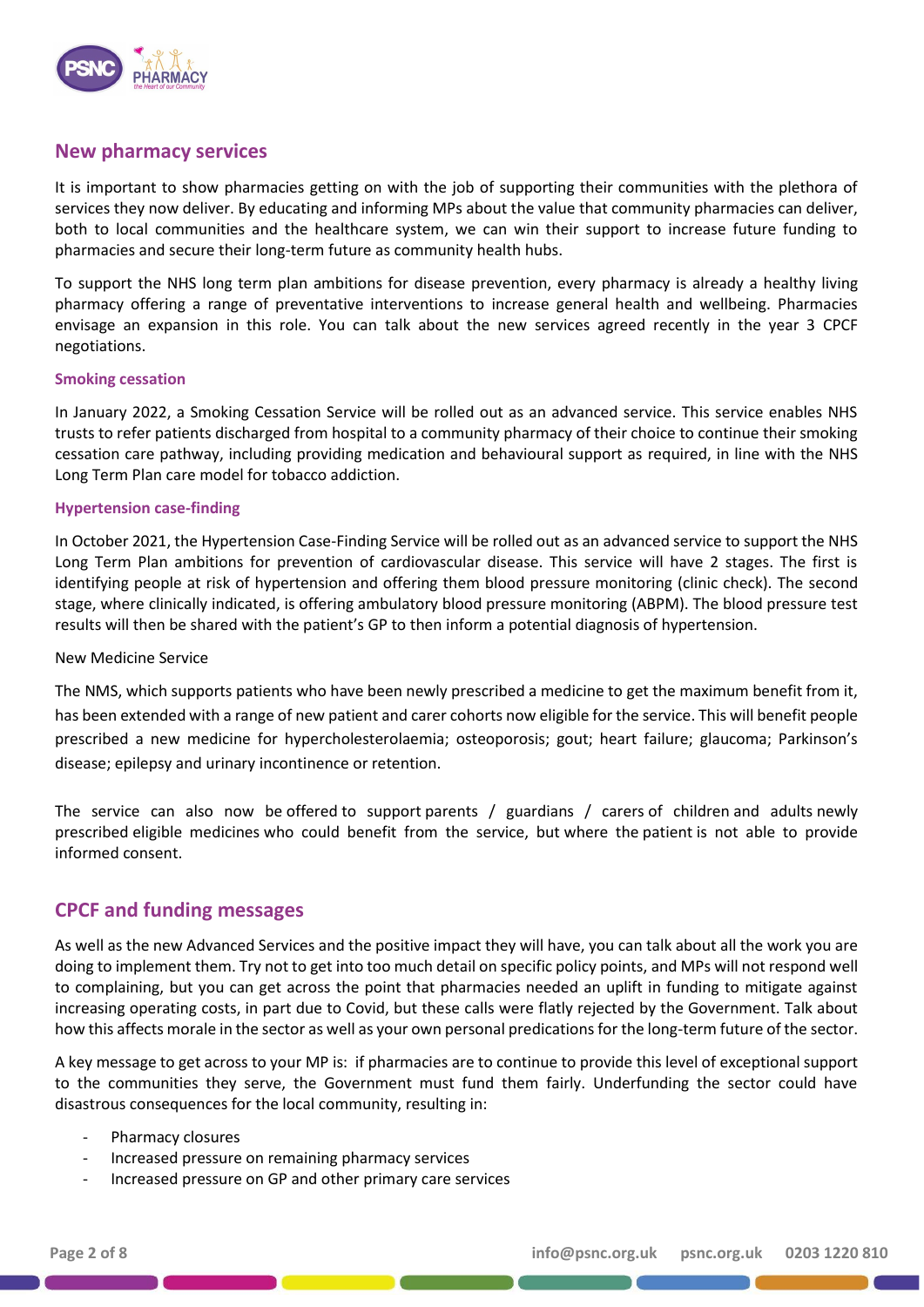

## **Organising a visit: A step by step guide**

## **Identify your MPs**

It is important to first identify the right MPs to engage with, and find out which parties they belong to, and whether any of them serve as a Minister or front bench spokesperson. If you are engaging with MPs you do not know, it is a good idea to do some background research. There will be some record of what they have championed or spoken about in Parliament on Hansard, or you can get an idea of their key interests from the internet, or their websites and social media accounts. Look for links to community pharmacy or healthcare, as this will give you an idea of their position. If you already have a relationship an MP, then you will know this and should be able to pick up some of your previous conversations with them – eg they may have been interested in a particular local service or might be keen to see pharmacies doing more to support a particular health agenda.

If you need any help or guidance on this, please get in touch- [george.foote@psnc.org.uk.](mailto:george.foote@psnc.org.uk) You will most likely deal with MPs' constituency assistant, make a note of their contact details as they could be very useful in the future. The following website has a search function which will allow you to easily find your MP: [http://www.parliament.uk/mps](http://www.parliament.uk/mps-lords-and-offices/mps)[lords-and-offices/mps](http://www.parliament.uk/mps-lords-and-offices/mps)

### **Choose the pharmacy for the visit**

Make sure you invite MPs to visit a pharmacy within their constituency. LPCs can check their local MPs against PSNC's list, which maps all MPs in England to their LPC areas. Contractors can additionally use Parliament's postcode checker to confirm your local MP – this will be helpful if your pharmacy is in a different constituency boundary to where you live.

The pharmacy you choose needs to demonstrate community pharmacy's best assets. Whether this is because of its accessibility or because of the quality and range of services provided, choose a local pharmacy that shows the best of community pharmacy. In the current environment, there may also be other considerations such as space in the pharmacy to allow for social distancing.

### **Make the right approach**

For those with existing relationships with MPs, you may already have their contact details, but generally MPs are best reached via their **[parliamentary email addresses](https://members.parliament.uk/members/Commons)**. Visits should be billed as an opportunity for MPs to see firsthand the work their local pharmacy teams do, as well as to better understand the challenges they face. Many MPs will be keen to show their constituents that they are supporting local health services, often through their website or on social media, so it would be useful to emphasise the chance to take photos, collaborate on a local press release, and show support for a highly valued team of health professionals in the local community. A template email invitation is included as **Appendix 1**.

As well as showcasing community pharmacy, a visit will provide an opportunity to discuss pharmacy policy and the challenges facing the sector. Be aware that the visit may be short, due to diary pressures, meaning you will need to be clear about what you want them to understand and how you would like them to support you. Be ready for the question: "How do you want me to help?". MPs can table questions in Parliament, write privately to Ministers, or make contact with local commissioners and others responsible for planning and delivering local care, and PSNC can help with these follow-up actions.

### **Publicise the visit**

A pharmacy visit is an ideal opportunity to generate local press coverage and cement awareness of pharmacy's central role within the community. You can: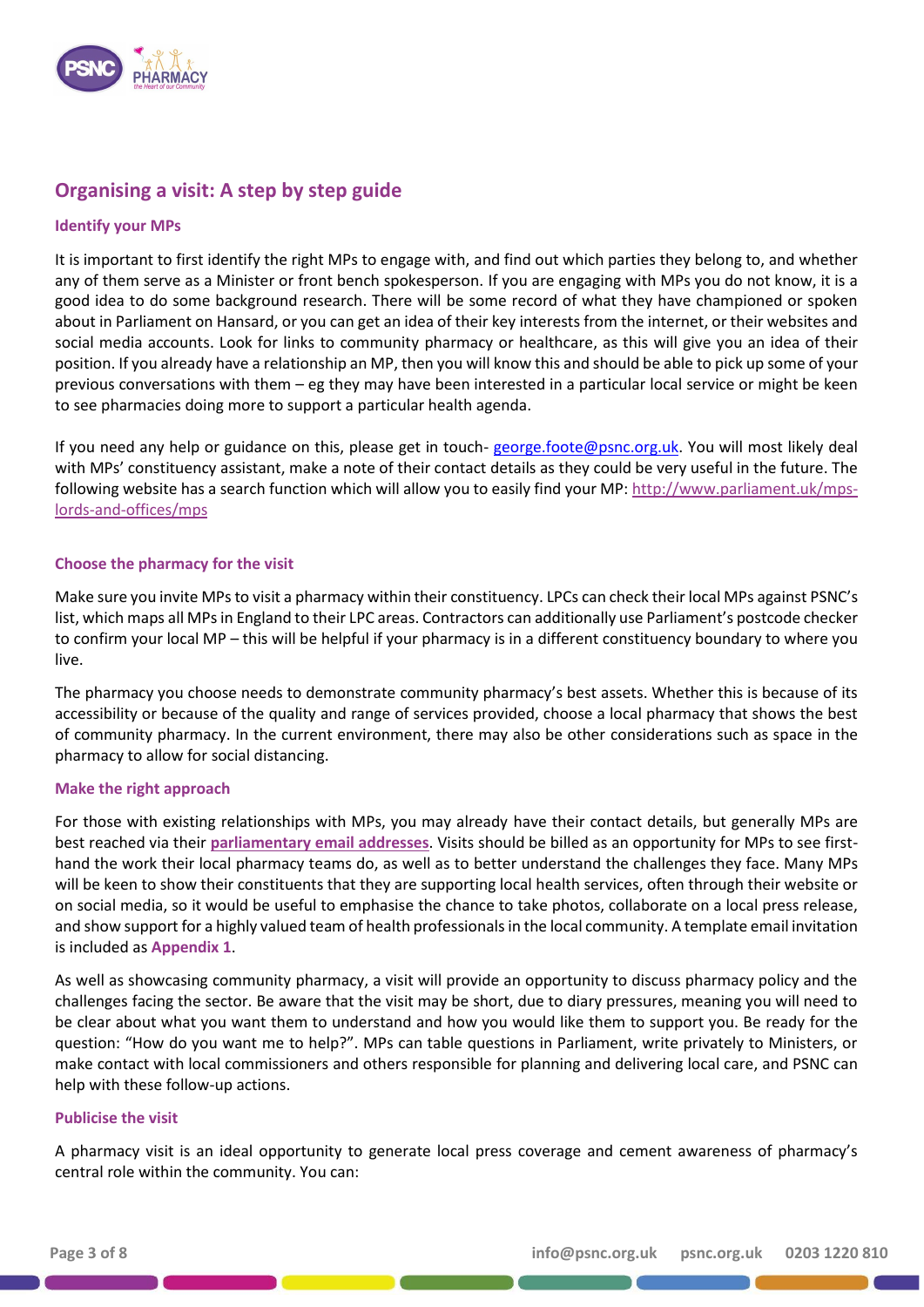

- Contact your local newspapers in advance of the visit and make them aware of the time and date of the visit – they may want to send a photographer.
- Take photos of the visit for you to use on social media, for a press release, and to share with the MP and their team.
- Social media is important to a lot of MPs, so be sure to share photos of the visit on Twitter, Facebook, LinkedIn and any other available channels. Encourage the MP and their office to share photos as well.
- Prepare a press release in advance to release the day after the visit. The release should be eye catching without being sensational. Use it to fly the flag for the work of community pharmacists and give an overview of the purpose of the visit and detail the individuals present. A template press release is included as **Appendix 2**.
- Make sure you include a quote from the pharmacy owner, the MP and any other relevant attendees (e.g. commissioner representative). You can approach all of these people in advance of the visit about adding a quote to the release, or you can ask the MP for a quote on the day itself – just make sure they have final sign off.
- Remember to keep an eye out for any coverage, including on the MP's communications channels!

### **Follow up**

After the event, thank all those involved in the visit, particularly the MP and their point of contact with you. There may be an opportunity to provide them with a further briefing, or to put them in touch with PSNC on specific points that arose during the visit.

#### **Report back to local pharmacy contractors**

LPCs should make sure you tell your contractors about the visit and any outcomes; it may inspire them to get involved in lobbying MPs in the future. You can also let PSNC know by emailing us at: **[george.foote@psnc.org.uk](mailto:george.foote@psnc.org.uk)**

## **The visit: tone, content and key messages**

The purpose of a pharmacy visit is to create a positive impression of community pharmacy, demonstrating pharmacy's value and particularly the work the sector has done throughout the pandemic, in terms of supporting both the health of local communities and other local health and care providers.

## Community pharmacy's core message is **pharmacies are extremely valuable in communities and have been working under huge pressure throughout COVID-19: if they are to continue to provide the high level of support to the communities they serve, they must be fully supported to do so.**

Be sure to highlight plenty of local examples where pharmacy staff have gone above and beyond to support patients and constituents during the pandemic. You can also demonstrate the value of pharmacy using the context of congestion in A&E departments and busy GP surgeries, pointing out that it is more important than ever that we use the valuable network of community pharmacies to keep people healthy and help tackle the backlog of care.

### **Pharmacies have been a vital resource for patients throughout the pandemic**

- Community pharmacies are a critical part of the NHS and they have much more to offer to benefit patients, local communities and local healthcare systems.
- Pharmacies have risen to the unprecedented health challenge presented by COVID-19; they made adaptations to ensure they could remain open and continue to provide vital medicines and services. Patients have relied on this support and the NHS has benefited from it.
- As well as dispensing prescription items in a COVID-secure way, pharmacies have delivered healthcare advice at a rate of more than 58 million consultations per year – they have been a buffer for the NHS, helping their local communities and reducing pressure on other NHS healthcare providers.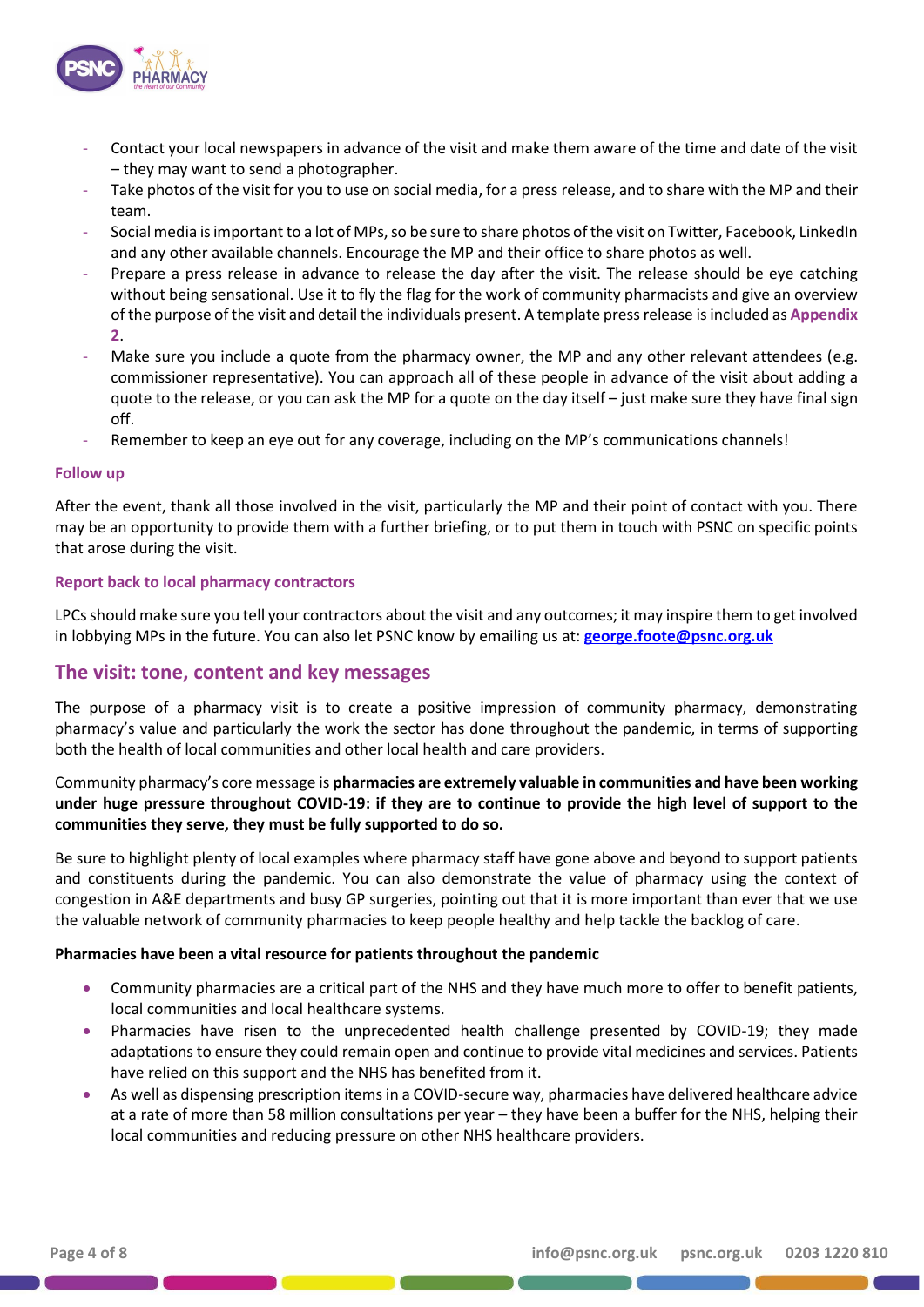

## **The majority of pharmacies are providing access to COVID-19 testing, and many are additionally supporting the COVID-19 vaccination programme**

- 89% of pharmacies in England offer Lateral Flow Device testing kits as part of the COVID-19 testing programme. This means that most people should be able to access testing kits from one of their local pharmacies, improving access to rapid COVID-19 testing for people across England, helping them to return to work and education. The service is optional to provide, so the high uptake is testament to the commitment of pharmacy teams, who want to do as much as they can to support pandemic recovery.
- To date, around 700 pharmacy-led vaccination sites have administered more than five million COVID-19 vaccines, but there could be a greater role for community pharmacy in this important programme. Booster vaccinations are a growing challenge in which pharmacies could assist.

#### **There are many more ways in which pharmacies are supporting people to stay healthy**

While MPs will be keen to hear about access to testing and provision of COVID-19 vaccinations, the day-to-day support offered by pharmacy teams is equally as important to highlight. As pharmacies remained open throughout the entire pandemic, they have been a vital resource for patients by maintaining access to essential medicines and providing face-to-face healthcare advice. Key points to evidence this include:

- Pharmacies' role in the 2020/21 flu season pharmacies administered over 2.6 million NHS flu vaccinations. This is over 1 million more people than last season, which is particularly impressive during a pandemic.
- Discharge Medicines Service launch people discharged from hospital with new medicines may now be referred to a community pharmacy for extra support and guidance. The service aims to support those returning home after a hospital stay and is just another way in which pharmacies will be helping patients going forwards.

#### **Community pharmacies contribute huge value**

In May 2021, PSNC conducted a pharmacy advice audit that found the following:

- It is estimated that 1.1 million informal consultations are taking place in community pharmacies in England every week- that's **58 million consultations every year.**
- 8.6% of people seeking advice from a pharmacy said they had been unable to access another part of the healthcare system: that is 96,000 people per week, or **five million per year.** A further 9% and 2.4% of consultations were the product of informal referrals from General Practice and NHS 111.
- Every week pharmacies provide advice to over 730,000 people seeking advice for symptoms nearly **38 million people per year.**
- Every week pharmacies provide advice to over 263,000 people seeking advice about an existing medical condition – **13.6 million people per year.**
- Almost half of patients reported that if attending their local pharmacy had not been a viable option, they would have visited their GP. This means that pharmacies giving advice saves more than 2 million GP appointments every month, or **24 million every year.**

### **Pharmacies are also facing financial challenges which, if unresolved, risks local communities losing out on the vital support they offer**

While you will want to be highlighting to your MPs all of the positive contributions made by local community pharmacies, it is still important to highlight some of the challenges facing the sector. As key influencers, MPs will want to try and help if they understand the problem. They need to understand the value of pharmacy and the risks to their communities should this support be taken away.

• NHS community pharmacies want to be able to continue to offer the informal face-to-face healthcare advice and clinical services that so many people want from them: but they cannot afford to subsidise the NHS.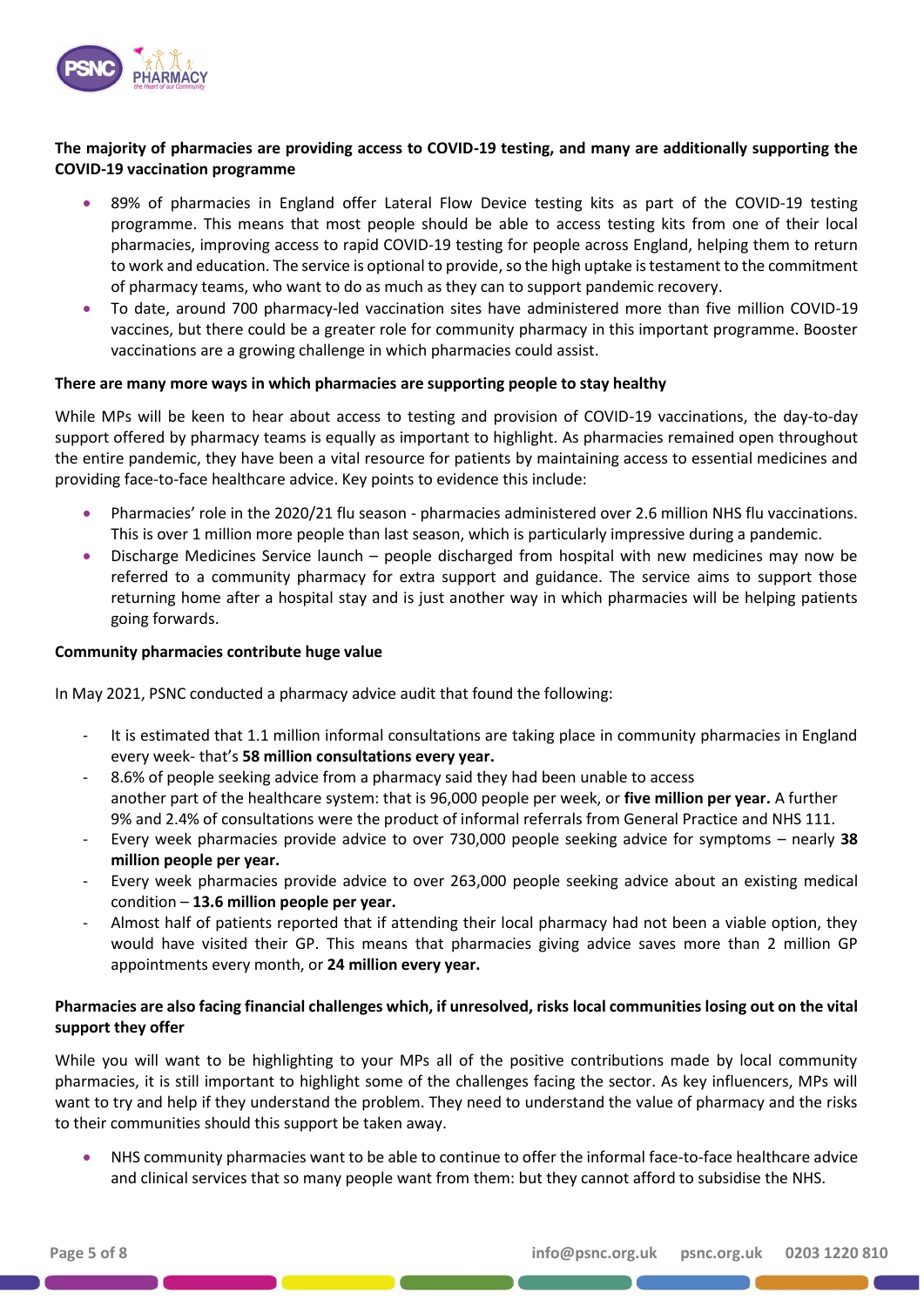

- COVID-19 has put a combination of sustained pressures, both operational and financial, on pharmacies. A huge amount of work has been required in dealing with the pandemic.
- The current funding arrangements are putting financial pressures on many pharmacies.

## **Health and Care Bill**

Proposed legislation will create make Integrated Care Systems legal entities with considerable influence locally. The more integrated primary care is, the better. However, there is currently a question mark over the exact representation of primary care professions within the new structures. It is crucial that representatives from pharmacy are included here and are appropriately remunerated for their role.

## **Actions for MPs**

MPs will often ask if they can do anything to help and you can suggest the following:

### **Submit Parliamentary Questions**

MPs may offer to ask parliamentary questions to show their support for pharmacy. MPs can ask oral parliamentary questions in the House of Commons chamber. These will usually be at departmental questions or Prime Minister's Questions. Written parliamentary questions can also be submitted by MPs to Government departments. These always receive an answer from the Minster and are a useful way to elicit information. MPs offices should be proficient at organising this but please do get in touch if you require any help.

## **Letters and questions to Ministers**

If MPs show an interest in the challenges facing the sector, ask if they are prepared to write letters or put questions to Minsters/officials calling for additional support. Again, MPs office should be able to organize this but please do get in touch if you require any help.

### **Join the pharmacy group in Parliament**

MPs can also support the work of the All-Party Pharmacy Group (APPG) in Parliament, so please do encourage them to join. The group is actively sponsored and supported by PSNC jointly with the other pharmacy bodies. The group hosts events and coordinates parliamentary activities to promote pharmacy. If an MP would like to join as a member, or simply find out more about upcoming events, they can email: **[contact@pharmacyappg.co.uk](mailto:contact@pharmacyappg.co.uk)**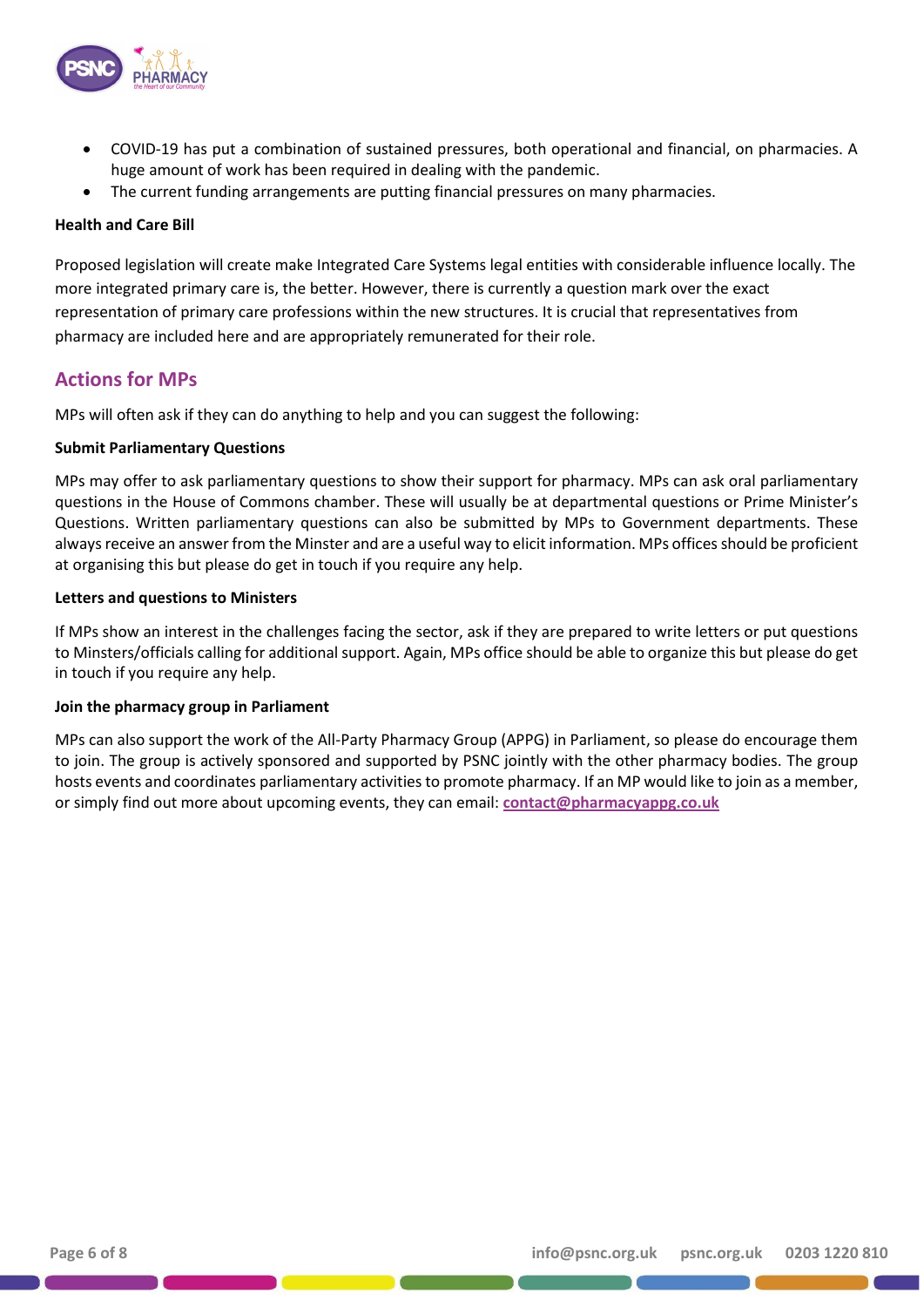

## **Appendix 1: Template letter to invite MPs to a visit**

#### Dear [name of MP],

I am writing on behalf of *[Local Pharmaceutical Committee]*, which represents all *[optional: number of]* community pharmacies across *[area]*, including those in *[constituency]*. We wanted to reach out personally and invite you to visit a local pharmacy to find out more about the work they have been doing during the COVID-19 pandemic.

Community pharmacies have been working tirelessly throughout the COVID-19 pandemic to ensure patients and the public have been able to maintain access to critical medicines and healthcare services. Pharmacies have been open throughout the pandemic and have been a lifeline for patients, particularly as other parts of primary care were forced to limit access to the public in the early months. Now, as we look towards recovery from coronavirus, pharmacies are playing an increasingly important role in COVID-19 vaccinations and booster jabs, as well as the dispensing of NHS prescriptions and provision of healthcare advice. All of this is supporting patients' health, while aiding the recovery of local high streets, communities and wider NHS services.

We would like to invite you to find out more about your local pharmacies and how they have helped your constituents during the pandemic by arranging a visit so you can see this first-hand.

If you would like to take up this offer, we can be in touch to arrange a convenient time, otherwise, please do get in contact if we can help your work in any other way.

Kind regards,

[xxx]